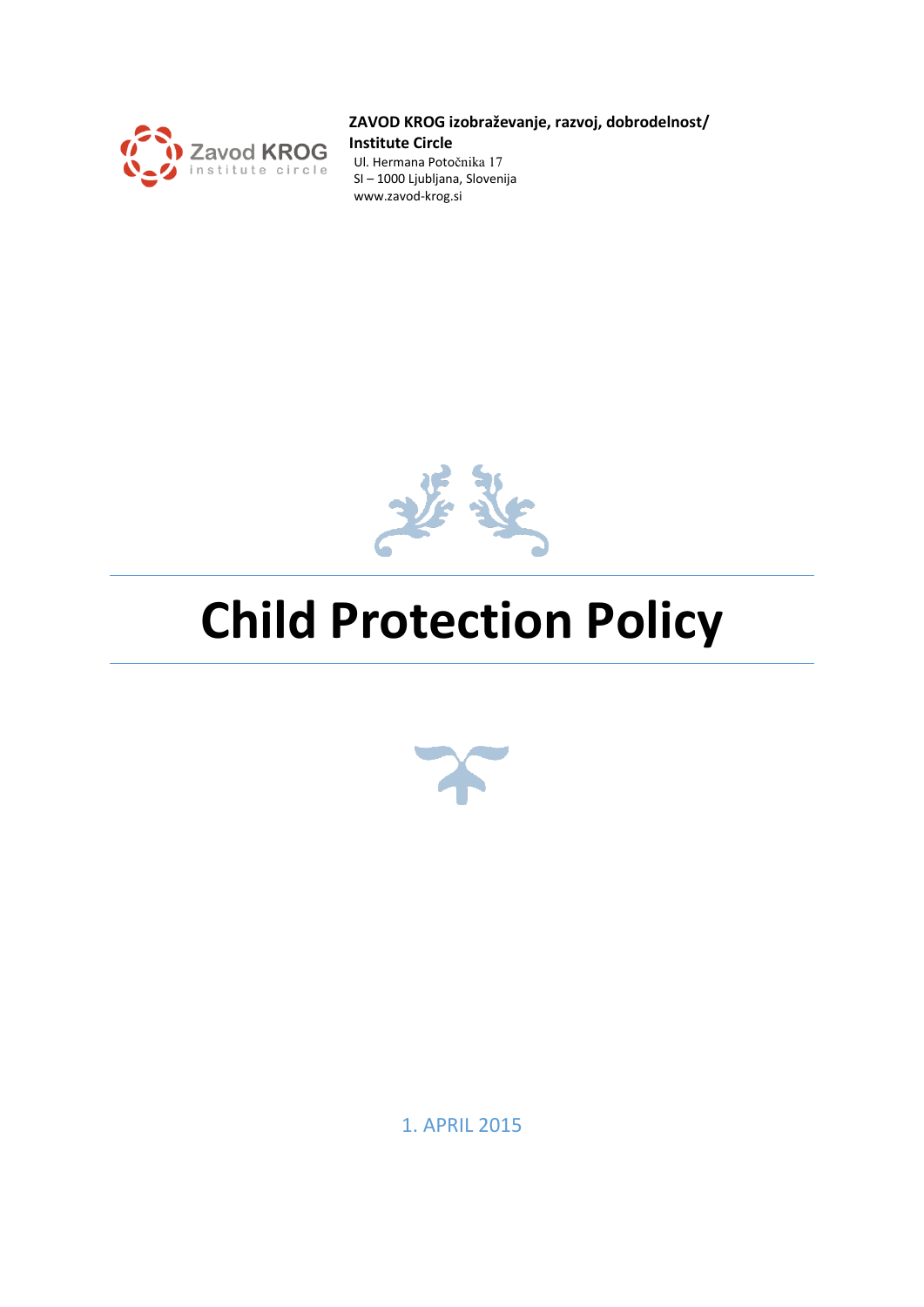# Tabel of contents

| 1. |     |                                                                                               |  |  |
|----|-----|-----------------------------------------------------------------------------------------------|--|--|
| 2. |     |                                                                                               |  |  |
| 3. |     | Policy statement: Prevention of violence against children and child exploitation and abuse  4 |  |  |
|    |     | 3.1 General principles IC commits to a set of principles that derive from the United Nations  |  |  |
|    | 3.2 |                                                                                               |  |  |
|    | 3.3 |                                                                                               |  |  |
| 4. |     |                                                                                               |  |  |
|    |     |                                                                                               |  |  |
|    | 4.2 |                                                                                               |  |  |
|    | 4.3 |                                                                                               |  |  |
|    | 4.4 |                                                                                               |  |  |
| 5. |     |                                                                                               |  |  |
| 6. |     |                                                                                               |  |  |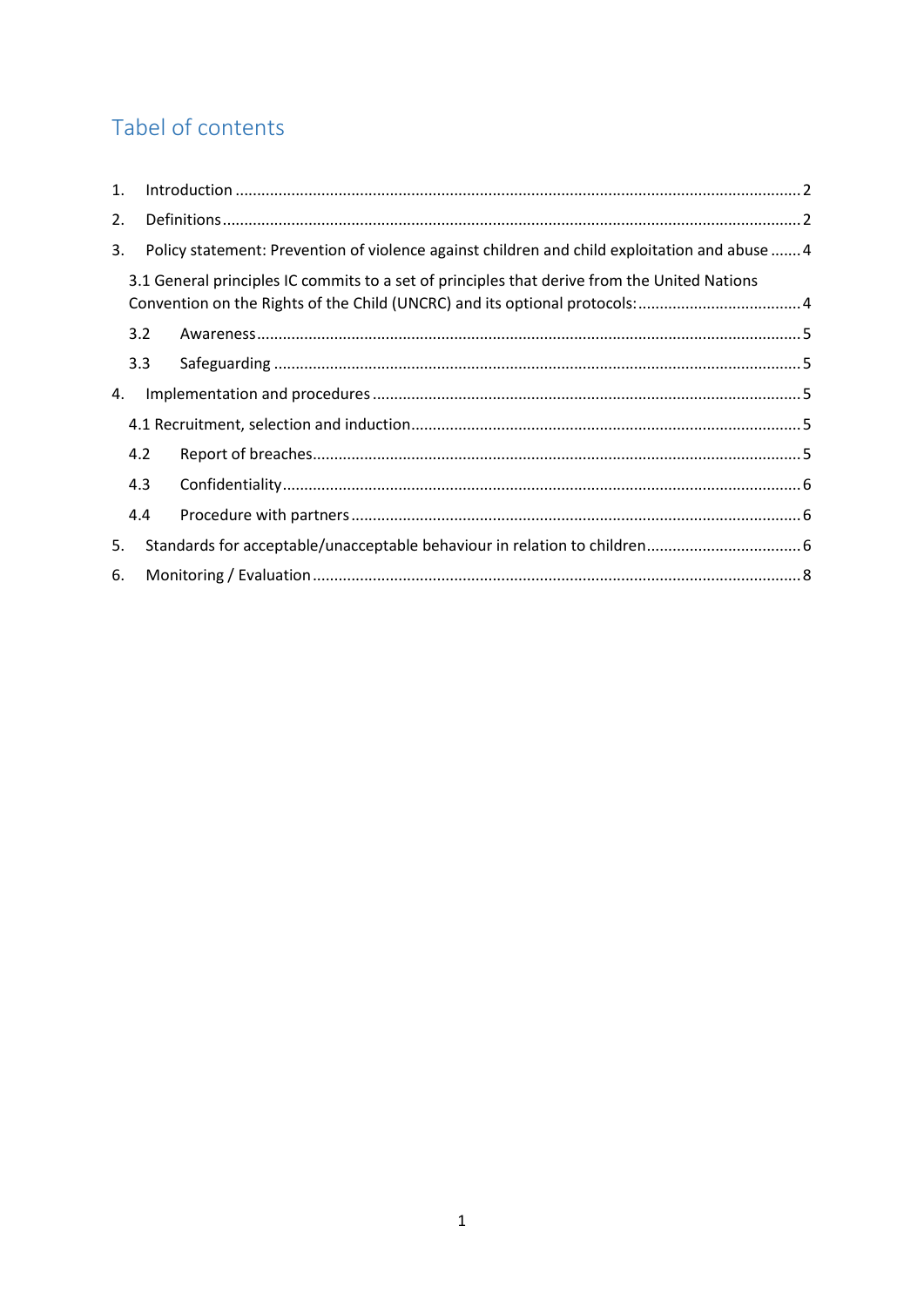## <span id="page-2-0"></span>1. Introduction

It is the duty of Institute Circle (IC) to protect all children participating in or impacted by its activities. The purpose of this Child Protection Policy (Policy) is to provide a framework for ensuring that children (defined as any human being under the age of 18 years, see on definitions) are protected from all forms of abuse and exploitation in all IC operations, activities and programs. IC promotes the right of all children and that they have the right to be safe and protected, to develop their full potential, attend school and take part in mainstream society.

The IC is committed to protecting children from exploitation and abuse regardless of their nationality, culture, ethnicity, gender, religious or political beliefs, socio-economic status, family or criminal background, physical or mental health or any other factor of discrimination.

The IC is also committed to providing a safe environment for any child with whom it comes in contact, through implementing child-safe practices within its culture, programs and activities, policies and procedure.

This Policy applies to all personnel that are engaged by the IC, including its staff, consultants and volunteers. It also defines, what is expected from IC partners, suppliers and contractors with regard to child protection. This Policy is to be communicated to all relevant stakeholders. It is included as an annex to the global Staff Regulations and as such is part of the employment contract of all Employees. For all other personnel it is also an annex to the Code of Conduct and its relevant provisions are binding for all personnel required to sign the Code of Conduct.

#### Scope of application

Everyone working with children has a basic duty of attention toward them. IC as an organization and all those working with IC must recognise the risks to children and assume responsibility for keeping them safe. In order to protect children from abuse and exploitation, IC, its staff and its partners must at all times conduct themselves with the highest levels of professionalism and integrity and always act in the best interests of the child. This policy aims to protect children from intentional and non-intentional harm or abuse. It applies to IC and to all those collaborating with IC, and notably service providers and partners. For people placed under IC's responsibility (people having signed a permanent or fixed-term employment contract with HI, family members accompanying international staff, consultants, interns, voluntary workers or international volunteers and people invited onto IC's premises or programmes), this policy applies to all situations, professional or otherwise, during and outside working hours. It is IC's responsibility to ensure that everyone is informed of the existence and content of this child protection policy.

## <span id="page-2-1"></span>2. Definitions

Child: A child is defined as a person below the age of 18.

Child abuse: is a general term covering all forms of physical and/or emotional ill-treatment, sexual assault, neglect or negligent treatment or exploitation resulting in actual or potential harm to the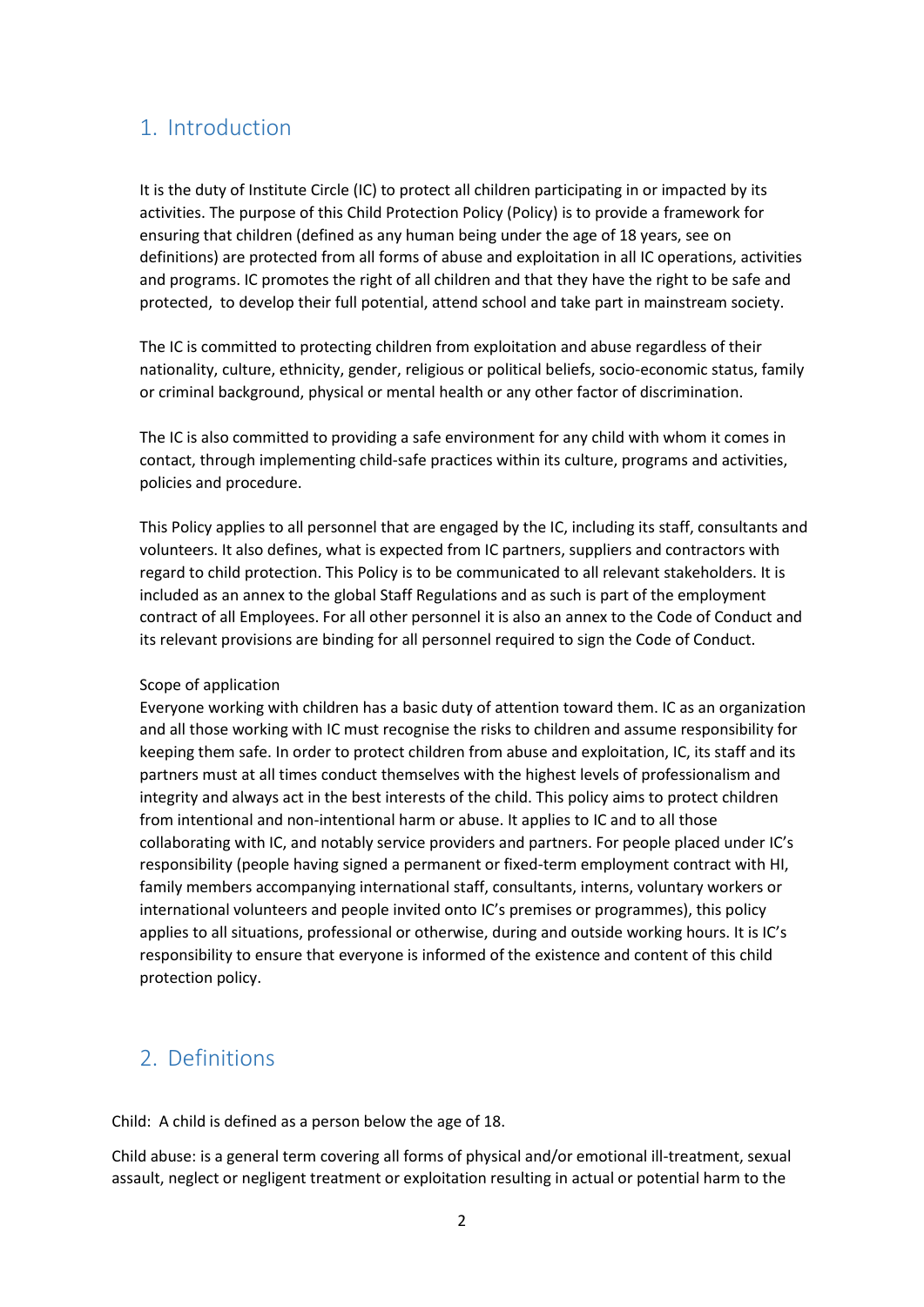child's health, survival, development or dignity in the context of a relationship of responsibility, trust or power.

Physical abuse: The actual or likely physical injury to a child or failure to prevent physical injury or suffering to a child.

Emotional abuse: The notion of emotional abuse includes verbal abuse, discrimination and psychological maltreatment. It refers to the actual or likely adverse effects on the emotional and behavioural development of a child caused by persistent or severe emotional illtreatment or rejection.

Sexual abuse: refers to actual or threatened physical intrusion of a sexual nature, whether by force or under unequal or coercive conditions.

Neglect: refers to any act of omission or failure to provide, whether deliberate or otherwise, that compromises the health, security and development of a child, with due consideration to context, resources and circumstances. It refers to the on-going incapacity to satisfy the basic physical and/or psychological needs of the child resulting in a high risk of serious physical and cognitive disorders.

Child pornography material: material that depicts a person, or is a representation of a person, who is, or appears to be, under 18 years of age and is engaged in, or appears to be engaged in, a sexual pose or sexual activity, or is in the presence of a person who is engaged in a sexual pose or activity, and does that in a way that a reasonable person would regard as being, in all the circumstances, offensive.

Child labour: labour is regulated by such instruments as the International Labour Organization's Minimum Age Convention (N° 138) which sets the following age limits:

- The minimum age for admission to employment shall not be less than the age of completion of compulsory schooling and, in any case, shall not be less than 15 years.
- The minimum age for admission to any type of employment or work which by its nature or the circumstances in which it is carried 6 out is likely to jeopardise the health, safety or moral of young persons, shall not be less than 18 years. This age-limit may be reduced to 16 years, on condition that the health, safety and morals of the young person concerned are fully protected and that young persons have received adequate specific instruction or vocational training. In IC's Child Protection policy, child labour refers to the employment and work of children below the age of 15. IC is extremely vigilant with regard to this age limit in order, amongst other things, to preserve children's access to schooling and vocational training. Furthermore, and with due regard to national legislation, IC is careful to employ people over the age of 18 and encourages all those working in collaboration with IC to do likewise.

Participation by children in light work: This refers to children's participation in economic activity that does not negatively affect their health and development or interfere with their education. No economic activity is allowed for children under 12 (International Labour Organization, Convention 138).

Child protection: an activity or initiative for the purpose of preventing or responding to a specific incident of child abuse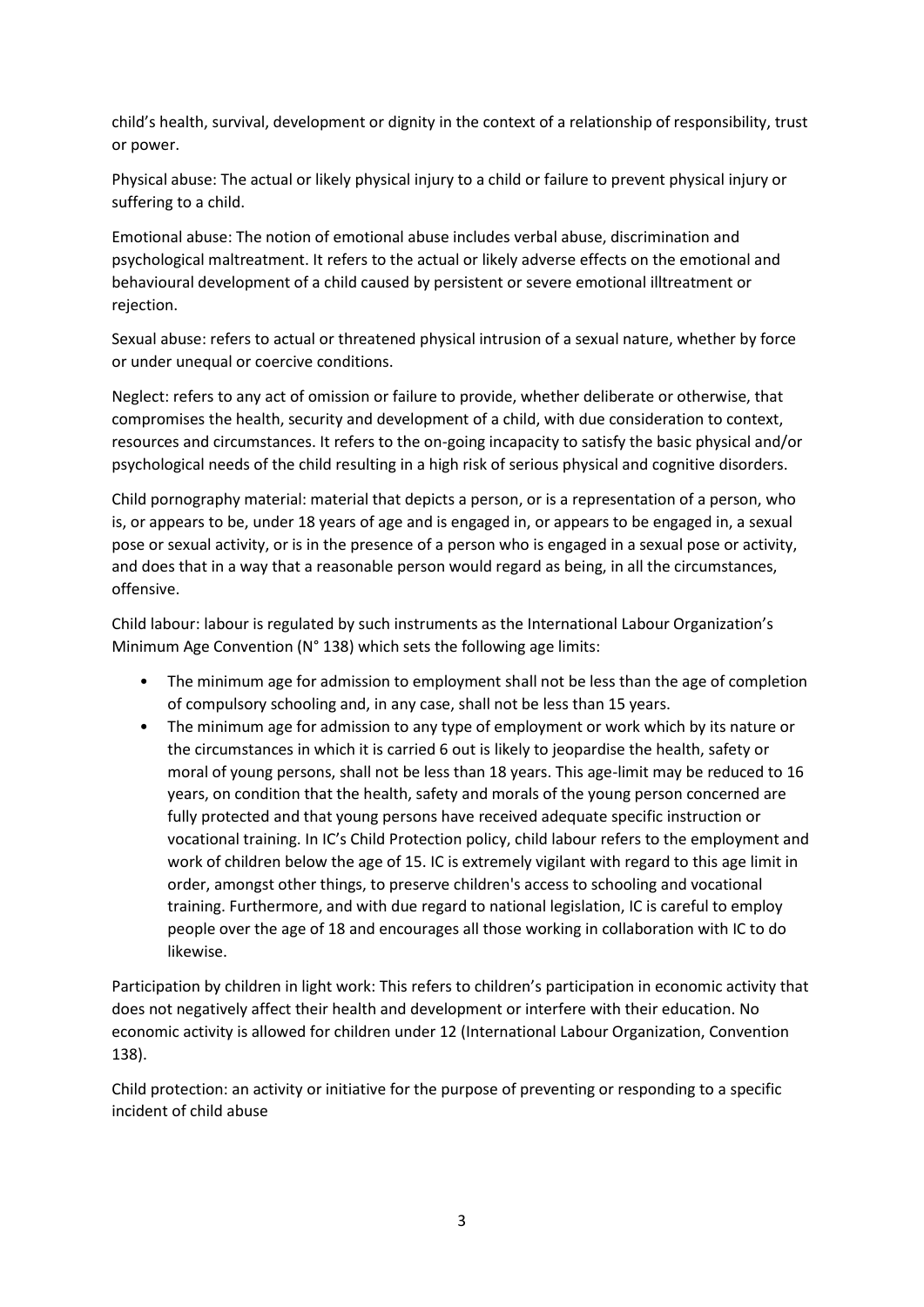## <span id="page-4-0"></span>3. Policy statement: Prevention of violence against children and child exploitation and abuse

<span id="page-4-1"></span>3.1 General principles IC commits to a set of principles that derive from the United Nations Convention on the Rights of the Child (UNCRC) and its optional protocols:

- All children have equal rights to protection from abuse and exploitation;
- Everyone has a responsibility to protect and support children and to always act in the best interests of the child;
- Organisations have a duty to protect the children they encounter when implementing their activities. They must take all necessary steps to provide the children with the care and support they need and contribute towards a protective environment.
- Children are actors in their own protection and development, which does not exempt parents and educators from their responsibilities. IC is committed to the protection and promotion of children's rights and reaffirms its policy of zero tolerance of any form of child abuse.

The prevention of child exploitation and abuse by the IC will be achieved through the following:

- a) Internal communication of this Policy to all personnel;
- b) Training of personnel: All personnel should be given the opportunity to discuss the implications of this Policy for them with their manager, as part of their induction / orientation or as part of further personal development;
	- The IC provides training on child protection for its personnel, in order to ensure that the latter are fully aware of their responsibilities to protect children and how to report concerns or allegations about child exploitation and abuse;
	- This training, which can be done through the Learning Platform or other means as appropriate, will be mandatory for all personnel who will be in contact with children in the course of their duties;
	- Depending upon the functions of the personnel concerned, this training may be focused on awareness raising or may be more in depth;
- c) Concerning the recruitment of all personnel whose functions will require them to work with, or have access to, children:
	- All endeavours will be made to conduct a criminal background check;
	- When obtaining this background check is not feasible, due to the context or the short duration of the contract:
		- $\circ$  The personnel concerned should sign a statutory declaration stating that they have never been convicted of, are not currently suspected of, or are not being prosecuted for any offence involving any type of harm to a child or children, and declare that there is no element which could affect their suitability to work with children;
		- o Careful consideration must take place about the appropriateness of the person working with the IFRC;
	- Qualifications and reference checks of former employers should be sought and interview plans for recruitment should incorporate behavioural-based interview questions.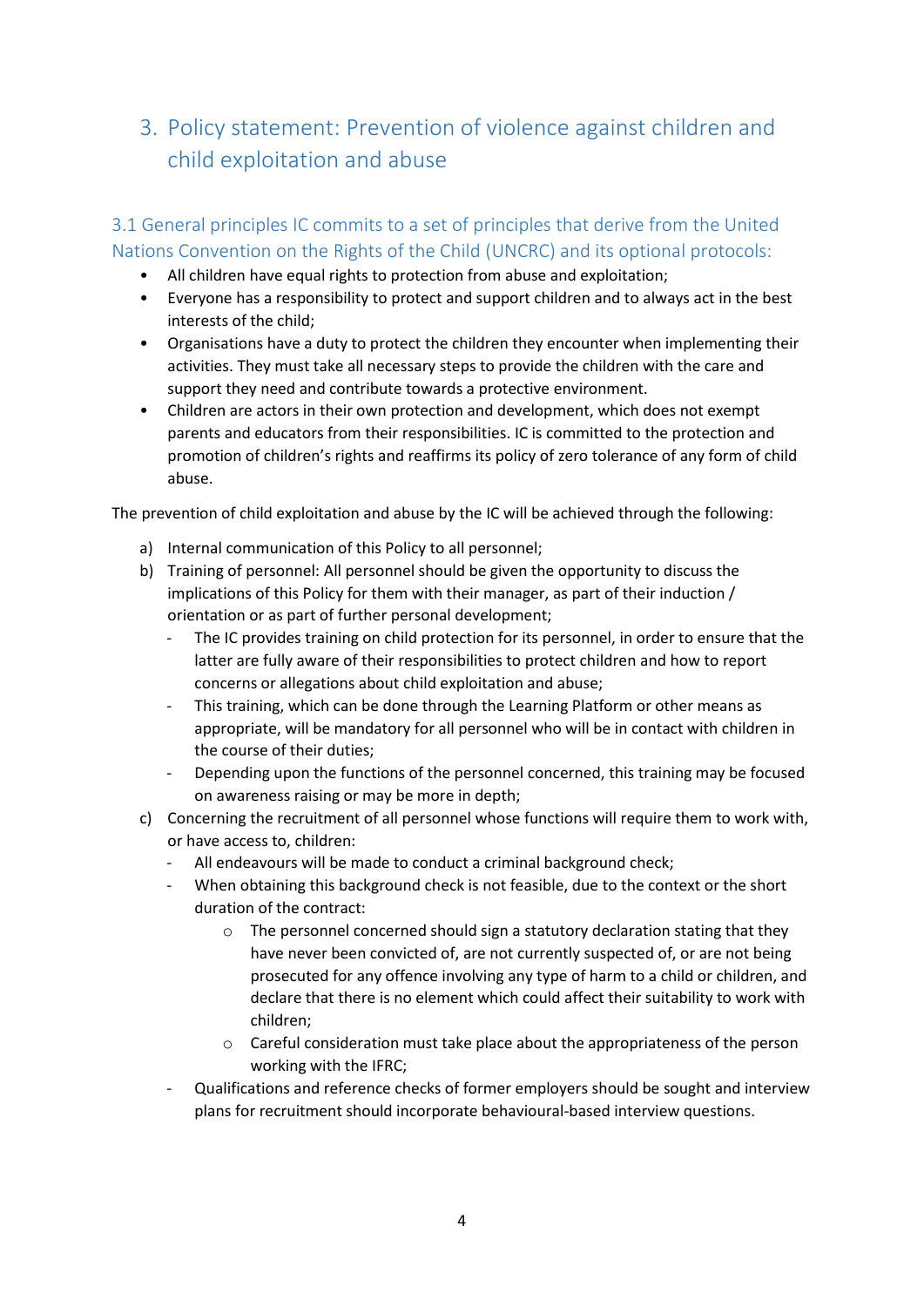#### <span id="page-5-0"></span>3.2 Awareness

IC undertakes to raise the awareness of all those with whom it is in collaboration and to ensure their understanding of the principles and provisions of this policy, as well as of the whistleblowing and monitoring procedures in place. Awareness-raising will notably include: • Information for the abovementioned persons on: – The United Nations Convention on the Rights of the Child (1989) and its optional protocols which constitute the frame of reference of our child protection policy. These texts can be consulted on HI's intranet. – HI's guidelines on the use of social networks by its employees which notably specify that prior consent must be obtained from children, their families and the communities for the use of any images and that this use must respect the dignity of the children concerned. See the Social network policy: Guidelines for the use of social media by HI employees and volunteers – Strict prohibition of owning or consulting pornographic material. • Specific awareness-raising of the following: – Children with disabilities have the same rights as other children and mist be treated with dignity, respect, sensitivity and equity. – Gender-related vulnerabilities with regard to child protection. – Community-based programmes contribute to HI's commitments by helping to ensure that children with disabilities have access to education, are not victims of forced labour and are given a voice.

#### <span id="page-5-1"></span>3.3 Safeguarding

During the implementation of IC's activities, evaluations of the risks covered by this policy will be conducted as required. A risk mitigation strategy including safeguarding measures has been developed and integrated into the implementation of activities involving or having an impact on children so that the risk for children is minimised and the commitment to "Do No Harm" is respected. IC undertakes to include these safeguarding measures in its communication with its partners. IC ensures that its partners incorporate the notion of « Do No Harm » in their interventions.

## <span id="page-5-2"></span>4. Implementation and procedures

#### <span id="page-5-3"></span>4.1 Recruitment, selection and induction

Before starting work with IC, each candidate shall undertake a secured recruitment process and submit to background checks. Anyone having signed a permanent or fixed-term employment contract with IC, accompanying family members, consultants, as well as interns, international volunteers and voluntary workers engaged by IC shall be informed of this child protection policy. IC's Code of Conduct also contains a clause concerning respect for children's right to be protected from abuse. The employment contract contains a clause stipulating that the employee undertakes to comply with this child protection policy.

#### <span id="page-5-4"></span>4.2 Report of breaches

All personnel who have reasons to believe that a child may be exploited or abused, or that the safety or well-being of a child may be at risk, as a result of an action or abstention of an IC personnel, have the obligation to report it as soon as possible to the relevant authority in the IC. Police authorities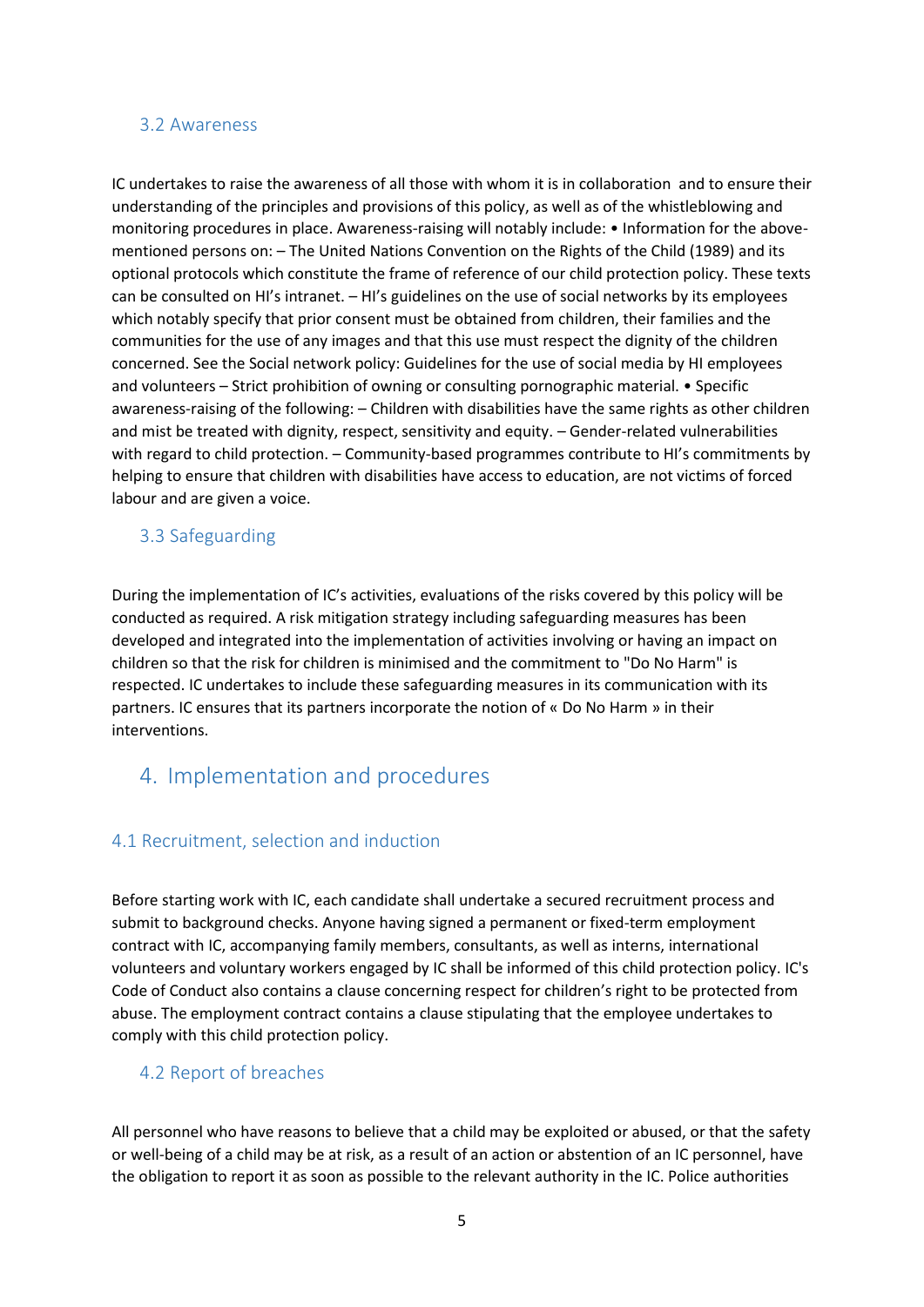should be contacted as well, if circumstances and the possible seriousness of the acts require this. All reports and concerns raised by both personnel and individuals in the community will be properly considered, documented, and treated seriously, with care, discretion and in a timely manner. The IC will take all necessary steps against any form of retaliation suffered by personnel or other persons reporting possible breaches of this Policy. Reports of child abuse and exploitation or violence against children committed by individuals who are not IC personnel and that are not committed in the context of IC activities should be reported to the police authorities: personnel doing so should be aware of the potential consequences of doing so, including for the safety of children, and should discuss with their manager as appropriate.

#### <span id="page-6-0"></span>4.3 Confidentiality

In all matters relating to this policy, the obligation of confidentiality must be respected. Therefore no information provided by children and/or other individuals about any form of child abuse shall be made public without the prior consent of the child /his or her parents / his or her legal guardian and/or the person reporting this abuse. The children (and their families) must be kept fully informed at all times of the process underway for handling the incident and of its outcome. Concerns, allegations or disclosures shall be reported in writing. Reports shall be as precise as possible, giving an exact account of what happened, how it happened etc. and including the sequence of events and all subsequent actions taken. All reports shall be kept under lock and key and access to them shall be restricted to Director. Any transfer of information (either verbal or electronic) shall be done in such a way as to guarantee confidentiality. Should the allegation concern staff from another organisation, the Director shall decide how to approach the issue with the organisation concerned before reporting it to a third party, and with due regard to local legislation.

#### <span id="page-6-1"></span>4.4 Procedure with partners

IC shall not enter into a partnership agreement with organisations whose staff or members are liable to commit acts of abuse against children. Any proven allegations of such practices shall result in the termination of the partnership agreement unless the partner commits to and effectively ensures a radical change in behaviour.

# <span id="page-6-2"></span>5. Standards for acceptable/unacceptable behaviour in relation to children

In addition to the rules mentioned in the Code of Conduct personnel must abide by the following standards concerning IC programs or activities involving children:

All activities involving children are supervised by personnel, in particular same-sex personnel if this enhances the protection of children. The number and gender-balance of personnel will be determined according to the sex, age and capacity of the children, and should always be sufficient with the necessary skills and qualifications consistent with the scope of work / role expected. Wherever possible, more than one adult should be present when working in the proximity of children;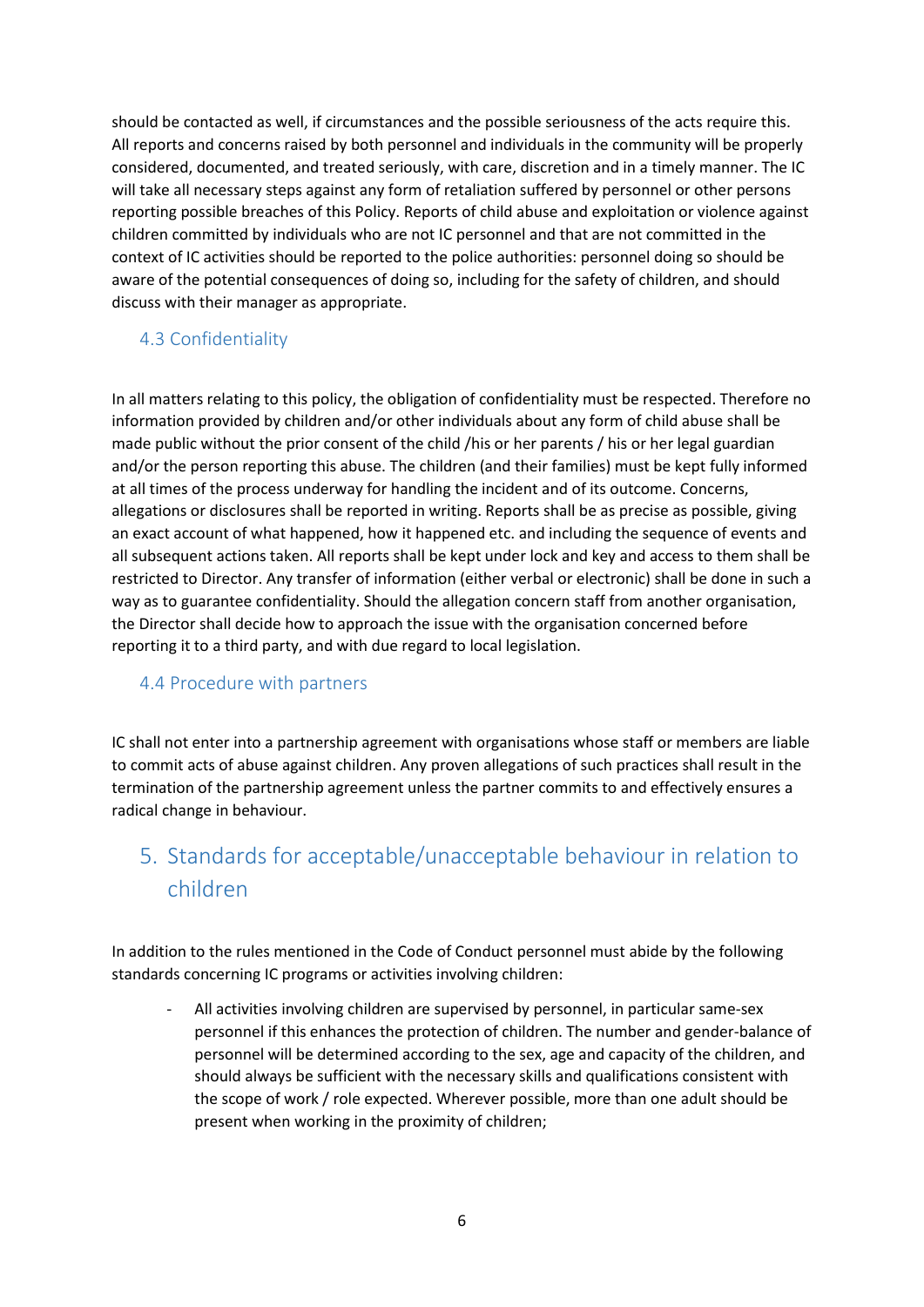- No activity or programme is undertaken with children without the express written permission of their parents / guardians, or relevant authorities for street/unaccompanied children;
- Where the IC arranges for visits, no child should be left unsupervised with a visitor to a programme or event;
- In general, personnel are not allowed to work alone with a child somewhere that is secluded or where they cannot be observed. It is acceptable for personnel to work alone with a child where there are visibility panels / windows in doors. Efforts will be made to ensure that the lone personnel is the same sex as the child if this is considered to enhance the protection of the child in a given situation;
- Personnel should not invite unaccompanied children into the personnel's home, unless they are at immediate risk of injury or in physical danger and, in this case, the personnel involved should advise their supervisor of the need for such action;
- Personnel should not sleep close to unsupervised children unless absolutely necessary, in which case the personnel must obtain his/her supervisor's permission, and ensure that another adult is present, if possible the child's parent or guardian. In all cases, the personnel should be the same sex as the child/children;
- Personnel must use any computers, mobile phones, video cameras, cameras or social media appropriately, and never to exploit or harass children or access child exploitation material through any medium;
- Personnel must not use language or behaviour towards children that is inappropriate, harassing, abusive, sexually provocative, demeaning or culturally inappropriate;
- Personnel must not use physical punishment on any part of the body of the child;
- Personnel must comply with all relevant labour laws in relation to child labour;
- Personnel must not hire children for domestic or other labour which is inappropriate given their age or developmental stage, which interferes with their time available for education and recreational activities, or which places them at significant risk of injury;
- Personnel must immediately report concerns or allegations of child exploitation and abuse and Policy non-compliance in accordance with appropriate procedures and laws of the country;
- Personnel must immediately disclose all charges, convictions and other outcomes of an offence, which occurred before or occurs during their association with the IFRC that relate to child exploitation and abuse;
- When photographing or filming a child or using children's images for work-related purposes, the personnel must: obtain informed consent from the child and parent or guardian of the child before photographing or filming a child. As part of this, the personnel must explain how the photograph or film will be used; assess and endeavour to comply with local traditions or restrictions for reproducing personal images before photographing or filming a child; ensure photographs, films, videos and DVDs present children in a dignified and respectful manner and not in a vulnerable or submissive manner. Children should be adequately clothed and not in poses that could be seen as sexually suggestive; ensure images are honest representations of the context and the facts; ensure file labels, meta data or text descriptions do not reveal identifying information about a child when sending images electronically or publishing images in any form.